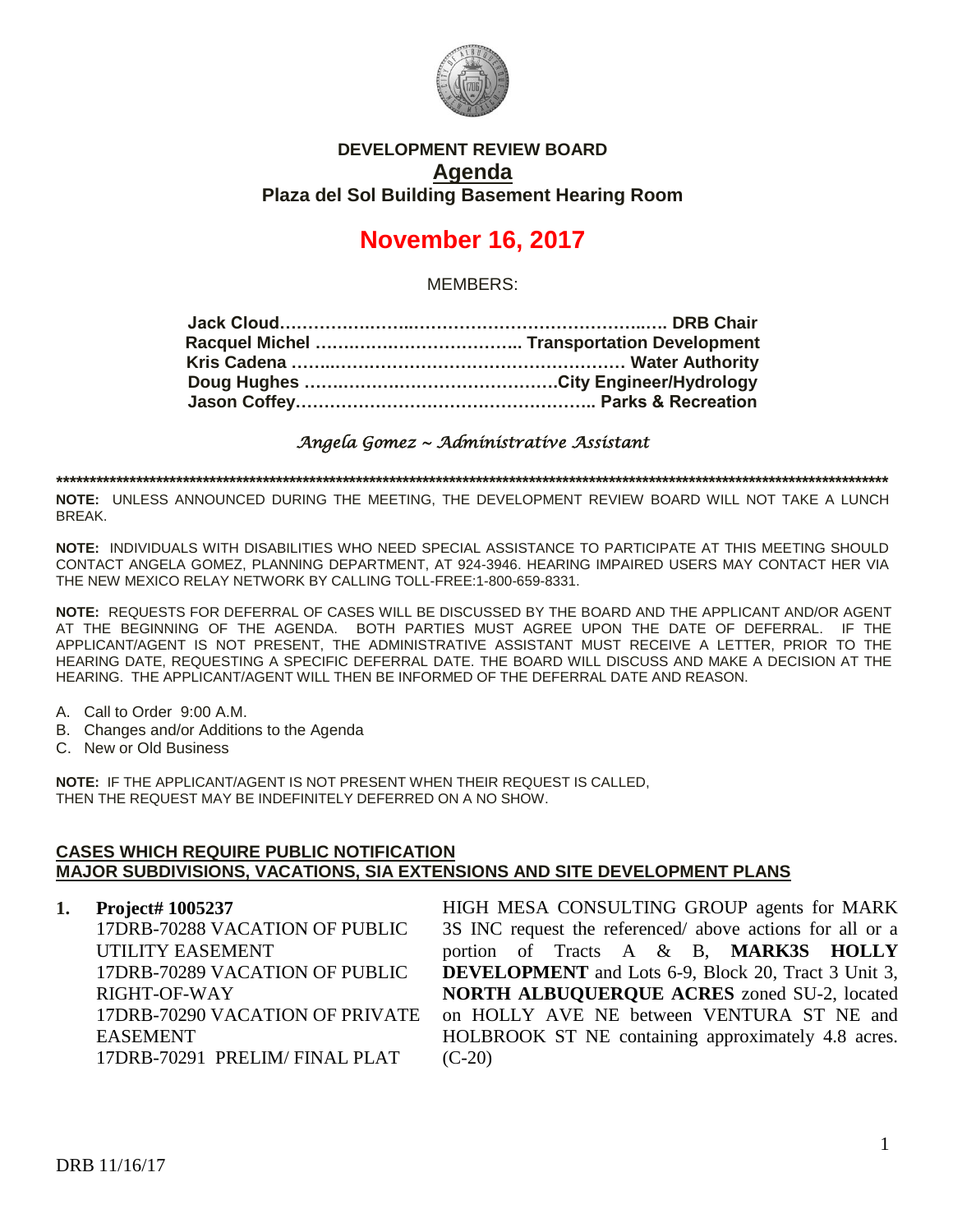**2. Project# 1000032**

17DRB-70277 – SITE DEVELOPMENT PLAN FOR BUILDING PERMIT

**3. Project# 1011348** 17DRB-70211 SITE DEVELOPMENT PLAN FOR BUILDING PERMIT

4G DEVELOPMENT AND CONSULTING agents for RED SHAMROCK 4 request the referernced/ above action for Lot 6, **COORS PAVILION** zoned SU-3, located on the northeast corner of ST JOSEPH'S DR NW and COORS BLVD NW containing approximately 1 acre. (G-11) *[Deferred from 11/8/17]*

MODULUS ARCHITECTS INC agents for VENICE CAPITAL, LLC request the referenced/ above action for Tract A-1, Block 3, Tract A Unit B, **NORTH ALBUQUERQUE ACRES,** zoned SU-2/IP OR C, located on PAN AMERICAN FWY NE between PASADENA AVE NE and VENICE AVE NE containing approximately 1.75 acres. (B-18) *[Deferred from 8/30/17, 9/27/17, 10/11/17, 10/25/17, 11/8/17]*

**4. Project# 1006539** 17DRB-70278 BULK LAND VARIANCE 17DRB-70279 PRELIMINARY/ FINAL PLAT APPROVAL

ALPHA PRO SURVEYING LLC agents for LAND ADVISORS ORGANIZATION LLC request the referenced/ above actions for Tract A-1, **MESA DEL SOL INNOVATION PARK** zoned PC, located on STRYKER RD SE and UNIVERSITY BLVD SE containing approximately 1,765 acres. (R-15, 16, 17; S-14, 15, 16, 17, T-16 & 17) *[Deferred from 11/1/17]*

### **MINOR PLATS, FINAL (MAJOR) PLATS, AMENDED PLATS AND PLANS**

**5. Project# 1001623** 17DRB-70312 VACATION OF PRIVATE EASEMENT 17DRB-70313 MINOR - PRELIMINARY/ FINAL PLAT APPROVAL

WAYJOHN SURVEYING INC agent(s) for 3700 ELLISON LLC request $(s)$  the above action $(s)$  for all or a portion of Lot(s) G-2A-1-A, **SEVEN BAR RANCH** zoned SU-1, located on ELLISON DRIVE NW BETWEEN COORY BY-PASS NW AND ALAMEDA BLVD NW containing approximately 5.0849 acre(s). (A-14)

**6. Project# 1011331** 17DRB-70304 MINOR - PRELIMINARY/ FINAL PLAT APPROVAL

ARCH + PLAN LAND USE CONSULTANTS agent(s) for JASON FILE request(s) the above action(s) for all or a portion of Lot(s) 1-A & 1-B, **ALVARADO GARDENS Unit(s) 1,** zoned RT/RA-2, located on 2311 & 2315 MATTHEW AVE NW containing approximately .6 acre(s). (G-13) ) *[Deferred from11/8/17]*